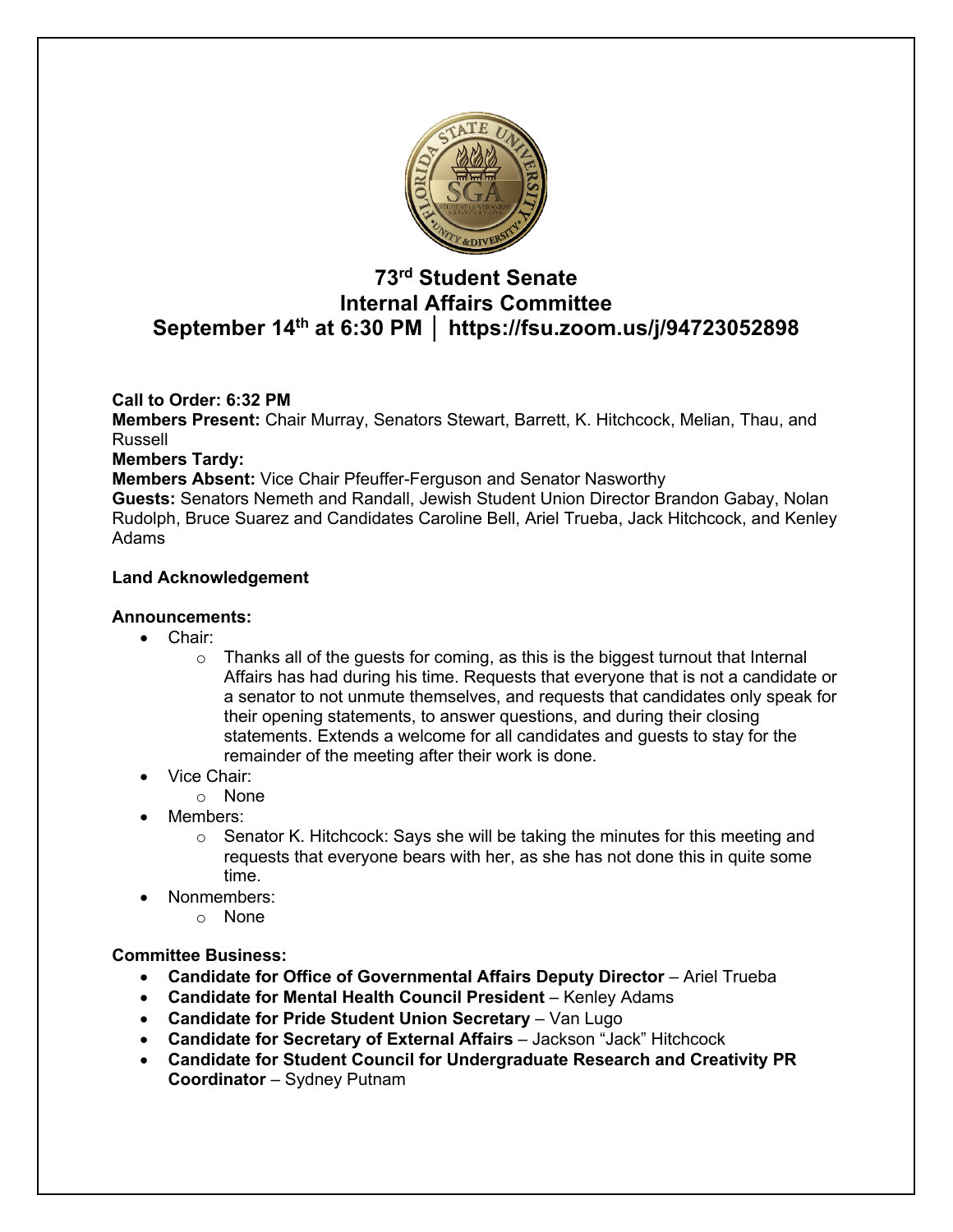• **Candidate for Student Council for Accessibility Advocacy Assistant Director** – Caroline Ball

#### **Old Business:**

- **Candidate for Confirmation: Ariel Trueba – Office of Governmental Affairs Deputy Director**
	- Opening Statement:
		- Uses He/Him pronouns. Not new to SGA, served as Director of Student Advocacy on the Board of Directors for the Office of Governmental Affairs. From Miami, FL and is a fourth year student majoring in Political Science and Business Management with a minor in Spanish. Served in the Freshmen Leadership Institute, and afterwards decided to apply for the Noles Engaged in Politics Program under the Office of Governmental Affairs. During high school, had the opportunity to intern under the Mayor of Miami. Continued to intern within the city of Miami. Applied for this position because he truly cares for what the legislative agenda is going to look like and wants to advocate at the state level for this session. Will work with Senate, and wants to focus on voter registration and different stakeholders on campus in order to increase voting on campus.
		- Candidate yields with 8 seconds remaining for their closing.
	- Technical Non-Debatable Questions:
		- None
	- General Round of Questioning:
		- Senator Zittrauer: What are some ways that you will be setting aside your own political beliefs and biases in order to best serve in this position?
			- Candidate: Has no party affiliation and keeps his political beliefs to himself, even when involved with student politics. There were a lot of partisan items on the agenda for both sides, and kept his beliefs to himself. Brought attention to work he did for the CARE program and the Unconquered Scholars program. He will do that to the best of his ability to best serve in this position.
		- Senator Barrett: Which prior position that you have held do you believe is the most relevant to this position and why?
			- Candidate: Serving as the Director of Student Advocacy made him feel most ready. Looked on the people who held these positions prior and the work that they put into the legislative agenda.
		- Senator Melian: Can you elaborate on your position in the Unconquered Scholars program and how you plan on bettering it with this position?
			- Candidate: Currently serves as the Vice President of the Unconquered Scholars program and this is the second year with that position; moving forward, his role is to serve as the right hand to the president. Mainly focuses on the annual banquet and plans to include invitations to those within the state and local government.
	- Closing Statement:
		- "Thank you so much for this time, and I look forward to seeing the results."
	- **Senator Zittrauer moves to enter round-table discussion; Senator Stewart seconds**
	- Round-Table Discussion: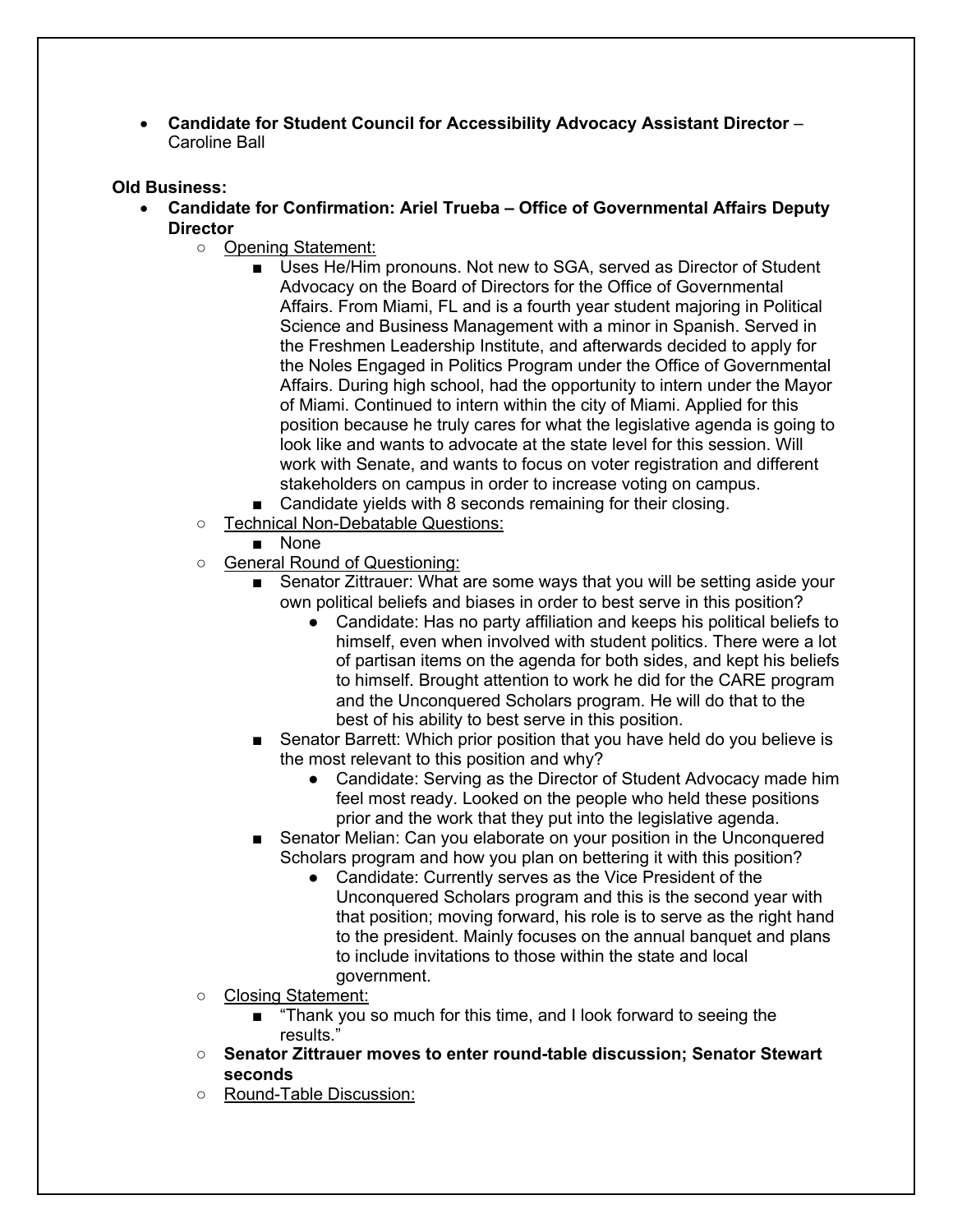- Senator Barrett: Personally feels that this candidate has quite an impressive amount of experience with different positions, both within FSU as well as outside in the real world.
- Senator Zittrauer: Feels that it is important to set aside personal beliefs and biases and enjoys that the candidate is willing to do so, so he will be voting yes.
- Senator Stewart: Knowing Mr. Trueba as both a friend and as somebody that she works with, thinks that he will fill this role fantastically. Points out his amazing resume and goals.
- Senator Melian: Agrees with previous speakers and points out to Ariel's involvement on campus and how he served as Melian's CARE mentor. Says that Ariel has consistently shown integrity and wants to better the campus community.
- **Senator Stewart moves to call the question; Senator Zittrauer seconds**
- Vote:
	- Yes: 7 Senators Melian, Barrett, Thau, K. Hitchcock, Russell, Stewart, and Zittrauer
	- $\blacksquare$  No: 0
	- Abstain: 0

# ○ **RESULT: CANDIDATE TRUEBA PASSES**

# • **Candidate for Confirmation: Kenley Adams – Mental Health Council President**

- Opening Statement:
	- Former IA Chair, Junior, Majors are Political Science and Psychology. Is very passionate about mental health and mental health policy. Since freshman year, this was the first thing they jumped on within Senate. Has been working on it very closely since they started at FSU. Has had a lot of time trying to figure out where this bureau belongs on campus. Feels it is important to lay a solid framework so that this bureau does not fizzle out. Wants to do good work this year and then set up for future boards to do great work.
	- Candidate yields with 1 minute and 19 seconds remaining for their closing.
- Technical Non-Debatable Questions:
	- Senator Barrett: Are you financially certified?
		- Candidate: Believes their certification is expired, but is happy to become financially certified again.
- General Round of Questioning:
	- Senator Zittrauer: Can you elaborate on how you plan about promoting the collaboration you discussed in your application?
		- Candidate: Collaboration for this role is somewhat threefold. One: Work with existing structures here on campus such as CHAW. Do not want to overpower these organizations. Two: Collaboration within the different agencies and communities here on campus. Work with people who are experts with these unique communities on campus that deal with different struggles in different ways. Three: Collaboration within the board, the team, and SGA as a whole. Has their own goals for the board, but wants to make sure they are supported by everyone on the board.
- Closing Statement:
	- Thank you to everyone. Is super excited and wants to share some of their goals: Wants to make this something that is threefold. One: Making an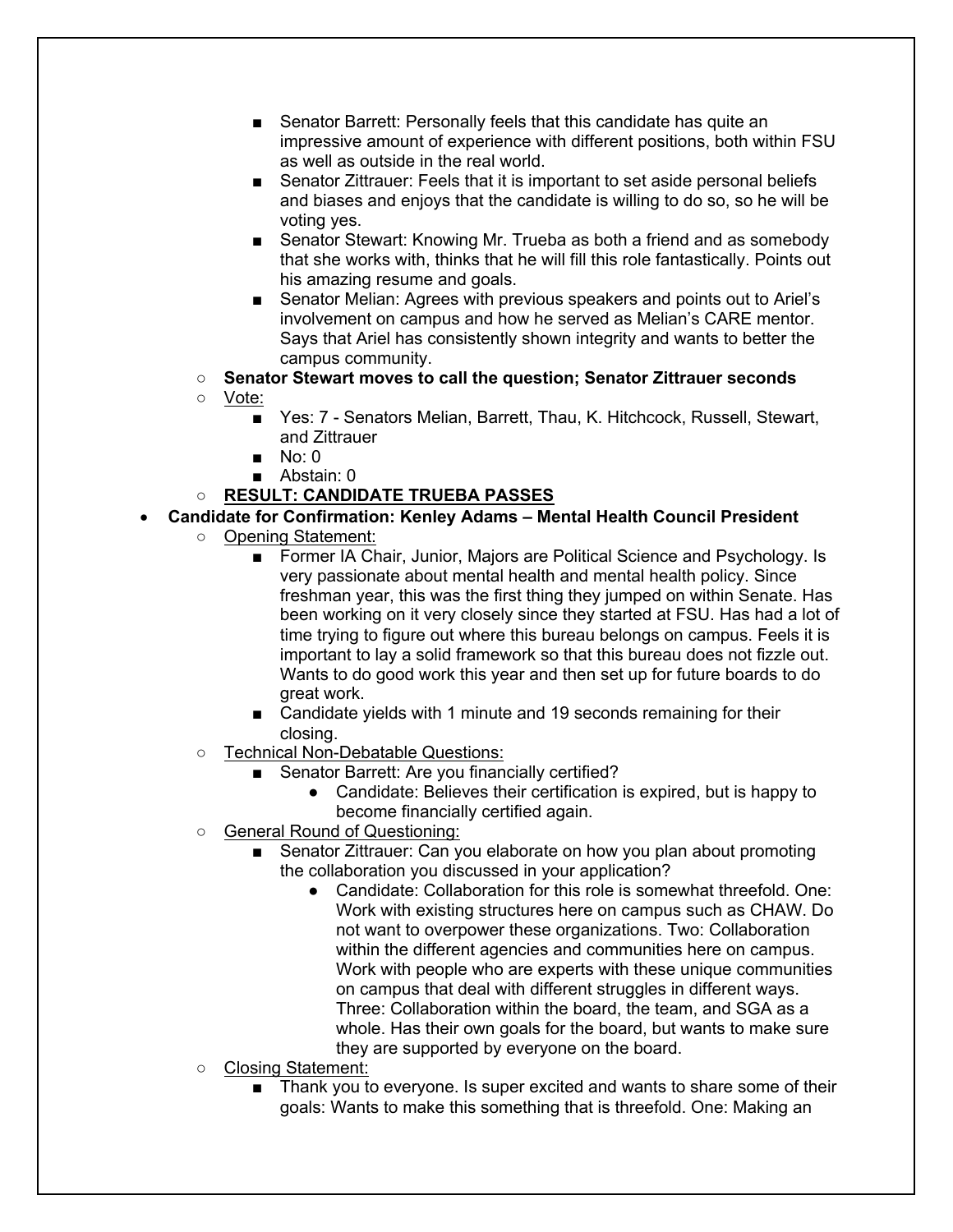advocacy board that would work with OGA to increase advocacy. Two: Wants to engage SGA to create a campaign dealing with mental health as it pertains to SGA and serving as a student leader.

- **Senator Stewart moves to enter round-table discussion; Senator Zittrauer seconds**
- Round-Table Discussion:
	- Senator Stewart: Had the pleasure of meeting Kenley during her freshman year. Thinks she is someone who is very passionate for mental health and has the capacity to serve, and points to her amazing and thorough application responses. Feels she has everything needed to serve in this role.
	- Senator K. Hitchcock: Agrees with the previous speaker. Says the candidate was the one who got her into SGA and genuinely wants to help people. Says she is super passionate and has amazing experience.
	- Senator Zittrauer moves for a non-committee member to speak: **Senator Melian seconds**
	- Senator J. Hitchcock: Wants to speak on behalf of the candidate. Says the candidate played an integral role with getting so many people involved with student government. Still has the handbook the candidate gave him. The love and guidance the candidate has given him and so many other students is unquantifiable and there is no better candidate for this position.
- **Senator Zittrauer moves to call the question; Senator Melian seconds**
- Vote:
	- Yes: 7 Senators Melian, Barrett, Thau, K. Hitchcock, Russell, Stewart, and Zittrauer
	- No: 0
	- Abstain: 0
- **RESULT: CANDIDATE ADAMS PASSES**

#### **New Business:**

- **Candidate for Confirmation: Caroline Ball – Student Council for Accessibility Advocacy Assistant Director**
	- Opening Statement:
		- Feels as an Accessibility Assistant Director, it is very important to listen and understand. As someone who has never gone through anything of the sort in their life, it is very important to listen and spend time to hear their story to take full measures to help with any problems they may face. Feels as though you should analyze the world around you to see how you can help those with a disability. Shares a personal anecdote of a friend who uses a wheelchair and how it can be hard for people to advocate on their own, so they feel it is important to stand by their sides as they go through everything. It is super important to be an effective voice. Three main points of this position are to: listen, analyze, and speak out. These three things would set them on a path to advocacy.
		- Candidate yields with 1 minute and 27 seconds remaining for their closing.
	- Technical Non-Debatable Questions:
		- Senator Barrett: Are you financially certified?
			- Candidate: Not aware of the exam, but will love to do that as soon as possible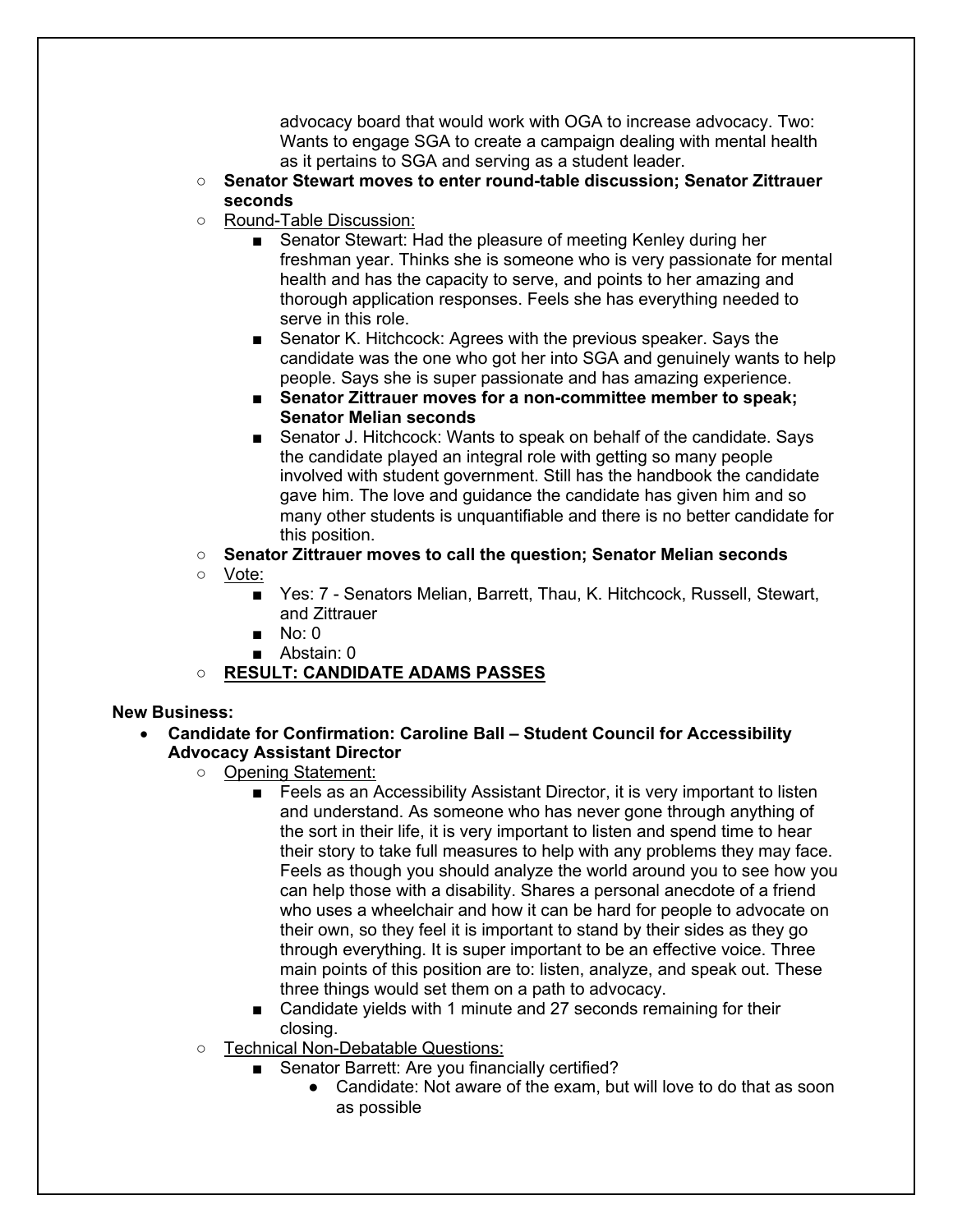- General Round of Questioning:
	- Senator Stewart: Is there any way you can elaborate on your experience in high school and how you feel you are fit for this role?
		- Candidate: In high school, they were a part of the Learning Disability Association, which was linked with the Physical Disability Association. Tried to be friends and listen to those who were struggling and paired this listening with their role in Student Government in order to advocate for them.
	- Senator Zittrauer: Have you thought of any ways to connect with different students on campus, since you are new to campus?
		- Candidate: Is in Phi Mu and works with the Children's Miracle Network for their Philanthropy. On two committees within their sorority: Ritual and Sisterhood. Accepted the videographer position for Panhellenic's blog and magazine. Has an idea for a new RSO.
	- **POI Senator Barrett:** Is the Student Council for Accessibility Advocacy the same as OAS?
		- **Senator Randall:** They are different, OAS is a University entity and the Student Council for Accessibility Advocacy is a bureau.
	- Senator Melian: What is your main goal for this role?
		- Candidate: As a freshman, it is ambitious to start all of this soon. Discusses an event where people with learning and physical disabilities can come and speak with others to allow those without disabilities to listen to them. Having that quality time and then being able to take full measures can be very beneficial in the candidate's mind. Wants to base their work off of what those with disabilities want as a community.
	- Senator Thau: How do you plan on balancing your time with this position?
		- Candidate: Has a class that bases a lot off of time management. Has learned a lot about how to work around this new schedule in college and is already changing their behavior to improve their time management skills. None of their meetings overlap at this moment. Feels that having a busy schedule is a lot easier for them and that they are very good with time management. Feels that once everything slows down for them, that everything will be easier for them since things will be planned ahead.
	- Senator Stewart: Could you give some tangible goals that you have with your position?
		- Candidate: Wants to have a buddy/meeting system between people with and without disabilities. This could raise understanding of living with disabilities and could improve advocacy for this community on campus. Mentioned the idea of hosting some sporting events for people with disabilities. Loves inclusivity, and wants to plan events catered for this community on campus to ensure they are included.
	- **Senator Barrett moves to allow a nonmember to speak; Senator Zittrauer seconds.**
	- Senator Randall: Do you know what the purpose of the Student Council for Accessibility Advocacy is?
		- Candidate: Maybe to hear and advocate for people in that community that have disabilities. To see and analyze what's on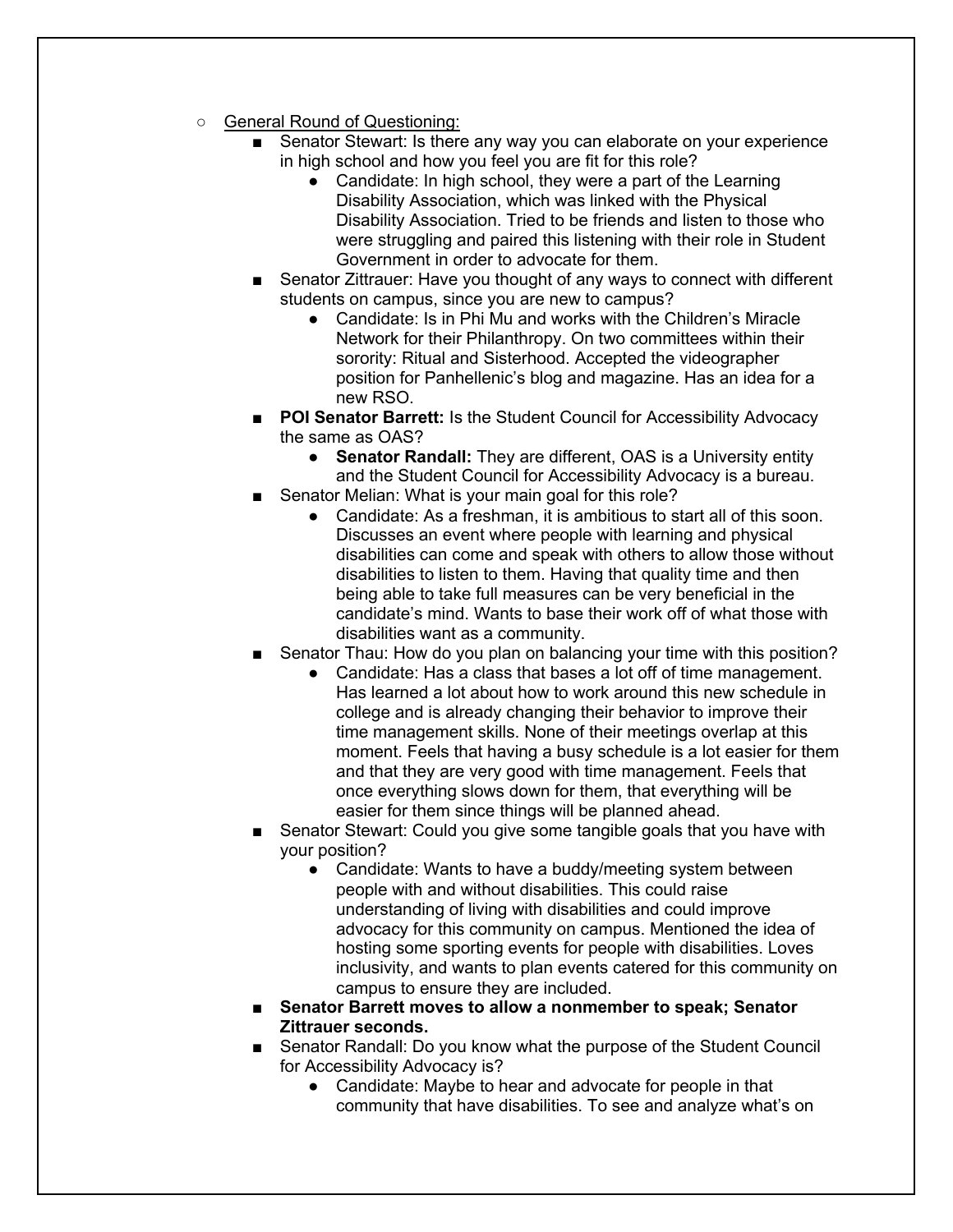FSU's campus. Being able to speak up and help them when it comes to working with Student Government to allow these students to be seen as equal.

- Senator Randall: How do you plan to increase participation in advocating for people who have disabilities?
	- Candidate: Being a part of Greek life and Dance Marathon, getting the word out about this new bureau by doing more or using social media/posters and paper alongside word of mouth could improve participation. Is still connected with their high school, and will be reaching out to students coming to FSU from their high school. Will invite people to come to meetings
- Closing Statement:
	- Thanks everyone for asking questions and being able to reflect on what the position entails. Is excited to be able to join this council and is passionate about advocating for accessibility. Wants to help this community face any problems by finding solutions for them. Mentioned listening, analyzing, and speaking out again. Wants to increase face-toface contact with this community.
- **Senator Stewart moves to enter round-table discussion; Senator Zittrauer seconds**
- Round-Table Discussion:
	- Senator Zittrauer: Wants to commend the candidate on being a freshman, as they are the second one that the senator has seen during his time in Senate. Feels the candidate knows what they are talking about and that they are passionate about this topic and position. Will be voting yes.
	- Senator Stewart: Wants to commend the candidate. Thinks the candidate is very ambitious in what they are trying to do, even though the candidate themselves does not have a disability. Thinks that being a freshman during the fall semester and taking on this sort of role is very ambitious, but thinks that learning is a huge part of this process and this would be a fantastic learning opportunity.
	- Senator Barrett: Wants to agree with the sentiments of the previous senators. When he first read the application, was worried as the answers were a little too concise for his liking, but the way the candidate answered all of the questions helped alleviate these feelings. Specifically liked the fact that the candidate is willing to reach out to this community on campus to learn what they want.
- **Senator Barrett moves to call the question; Senator Zittrauer seconds**
- Vote:
	- Yes: 5 Senators Barrett, Thau, K. Hitchcock, Stewart, Zittrauer
	- No: 2 Senators Melian, Russell
	- Abstain: 0
- **RESULT: CANDIDATE BALL PASSES**
- **Candidate for Confirmation: Jackson "Jack" Hitchcock – Secretary of External Affairs**
	- Opening Statement:
		- Prefers to be called Jack. Is a second-year student majoring in International Affairs, and points out that he is already a senator. Is passionate about outreach and external affairs his whole life. This position works heavily with the Florida Student Association, and explained what FSA is. Our SBP is the governor of that board, which means she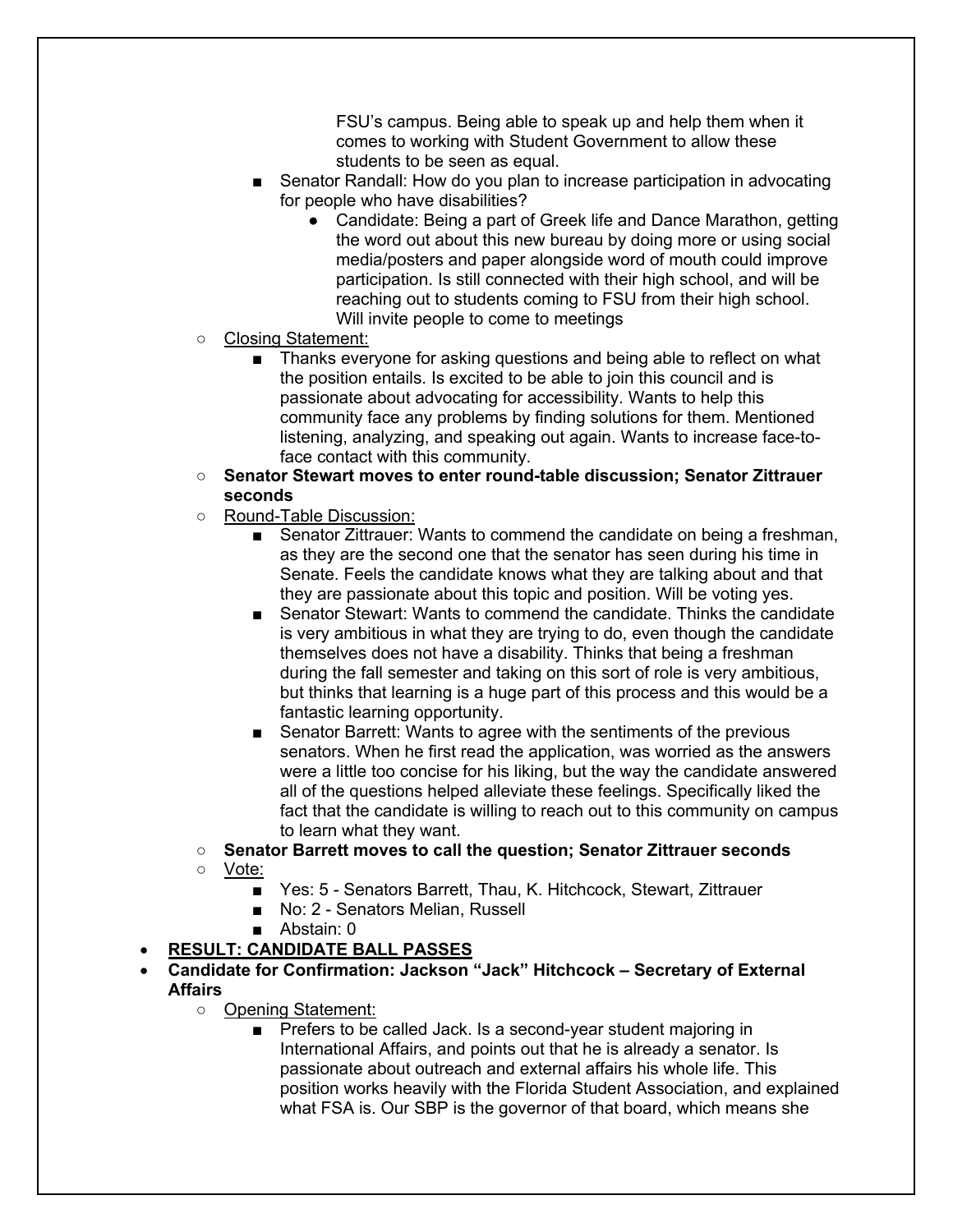represents the entirety of students within the state of Florida. Outlines the expectations of this position and the importance of the role.

- Candidate yields with 1 minute and 20 seconds remaining for their closing.
- Technical Non-Debatable Questions:
	- None
- General Round of Questioning:
	- Senator Zittrauer: What are some of your goals?
		- Candidate: Some of the hard goals he has for this position are really big. For FSA, he would be leading lobbying efforts for the entire state of Florida. Wants to increase the A&S Fee that each student pays, and that would have to be approved by the Board of Trustees and the Board of Governors. Wants to have a Better Relations Day to see how other student bodies are doing in order to better the student body. Points out other schools that are doing that and how collaboration betters everyone. Says we have a lot to learn from other schools. Wants to enact "Student Government Did That Week," where all branches, agencies, and bureaus of Student Government go to a common area to have their accomplishments highlighted. Wants to work with OGA in order to expand the legislative agenda into a legislative report card to grade legislators on their work and how they vote on things.
	- Senator Melian: What do you think about yourself is the best quality that would allow you to be great in this role?
		- Candidate: His kindness and willingness to reach out to others. These are important to have when it comes to lobbying. He wants to bring a brand new, smiling face to this position. Brings attention to his experience during high school as both the Student Body President and his work for Take Stock in Students, where he helped to raise \$90,000 over three years. Worked with Salvation Army. Raised \$40,000 while performing outreach for the Salvation Army.
- Closing Statement:
	- Says he can talk forever, and says that people should reach out to him about any of his experiences or goals.
- **Senator Stewart moves to enter round-table discussion; Senator Zittrauer seconds**
- Round-Table Discussion:
	- Chair Murray relinquishes Chair position to Senator Barrett in order **to speak on this candidate**
	- Senator Zittrauer: Considers Jack a close friend of his, but did not know of many of his accomplishments. This speaks to his humility and dedication to helping others. Personally, Jack was one of the first faces he saw in SGA and was his first friend in SGA. His goals and character are both very solid, and he will be voting yes on Jack.
	- Senator Stewart: Has the pleasure of having Jack as a friend, colleague, and peer. Points to his thorough application, and how he discussed his leadership quality of being motivating. Says he has so much motivation in him that he expresses it to others on a daily basis. Feels he will work to the best of his abilities and will be voting yes.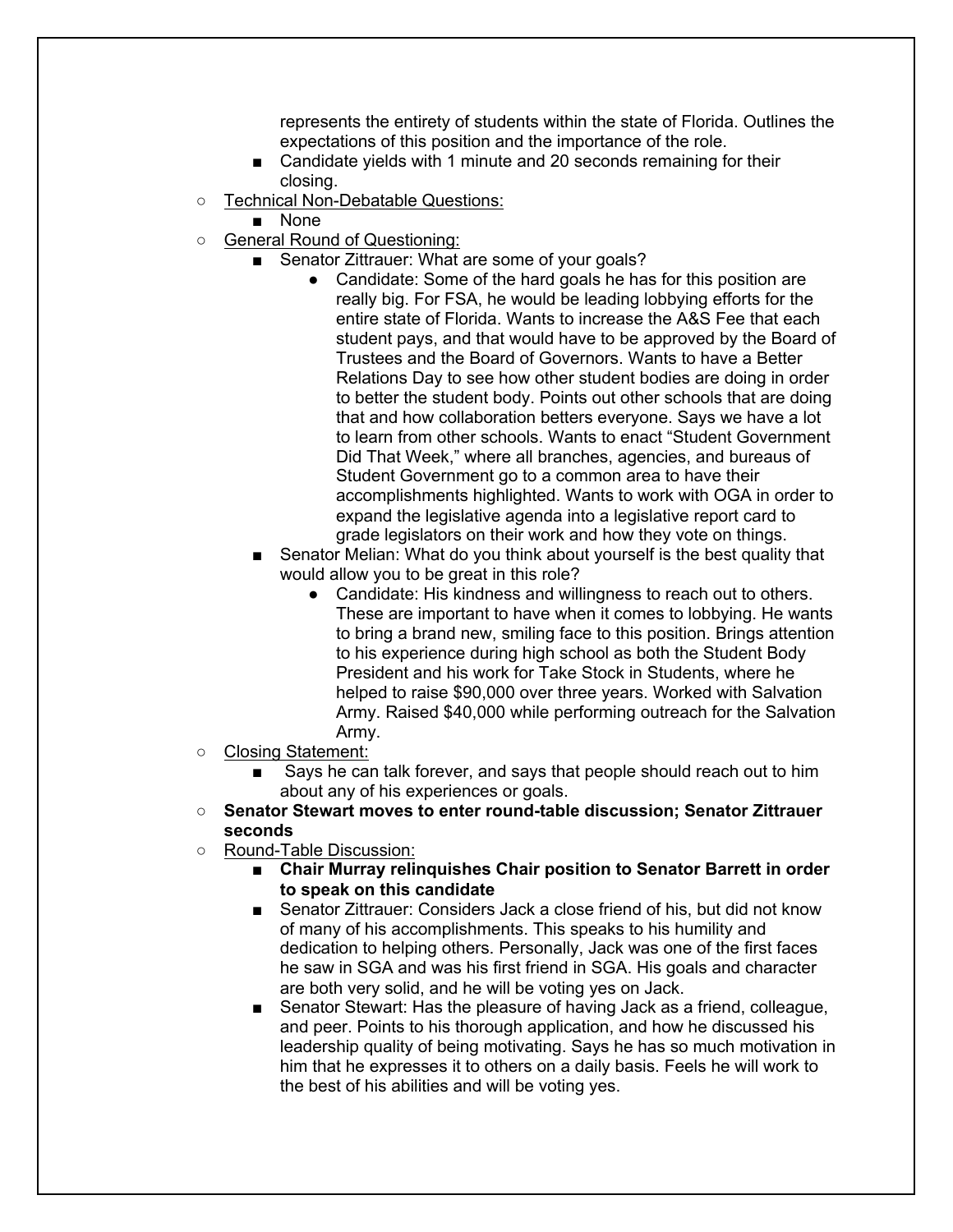- Senator Russell: Had the pleasure of being in SGA with Jack during all four years of high school. In every sense, he is so kind, motivating, and supportive, which are important qualities to have. His goals are set in his mind, and he makes it a point to learn everyone's names. He is overall a kind person, and feels that forwarding Jack to the Executive Branch would be one of the best things the committee could do.
- Senator Melian: Cannot think of a better person for this goal. Jack streamlines his goals, always has a smile on his face, and always tries to create new smiling faces.
- Senator Murray: Considers Jack to be one of, if not, his closest friend. There is not someone he can speak more highly than Jack. In the past week, he has been able to see Jack really put in a lot of work. He always gives his 100% in everything that he does. He is amazing at touching every single person he talks to. Knows that this is the candidate that he believes the most in.
- Senator K. Hitchcock: Has known Jack for a little while (said jokingly). Jack is the most selfless person on this planet, and there is nobody who can serve Florida State better than he can. He gives his everything to everyone else and just wants to help others. His kindness and motivation does not end with the committee or Zoom, it continues throughout life.
- **Senator Zittrauer moves to call the question; Senator Murray seconds**
- **POC by Senator Murray:** The calling of the vote is at the chair's discretion, so Senator Murray can conduct the vote if wanted.
- Vote:
	- Yes: 7 Senators Melian, Thau, K. Hitchcock, Russell, Stewart, Zittrauer, and Murray
	- $\blacksquare$  No: 0
	- Abstain: 0
- **RESULT: CANDIDATE HITCHCOCK PASSES**
- **Chair Barrett relinquishes the Chair position back to Senator Murray**

# **Unfinished Business:**

- **Candidate for Pride Student Union Secretary** Van Lugo
- **Candidate for Student Council for Undergraduate Research and Creativity PR Coordinator** – Sydney Putnam

# **Closing Announcements:**

- Chair Murray: Heard a candidate on Friday that did not need to be heard by us, since it was not a major position. Runs a tight ship, is a rules guy and wants to follow the rules. Does not want to get at anyone and assert his authority. For the respect of everyone, if you are a member of this committee, he wants to have your camera on since we are talking to people. Senator Hunter transferred out of IA, but that makes life a little easier since Monday at 6:30 will now be our regular meeting time. Senator Stewart will then also have to transfer out of IA. We will miss Senator Stewart.
- Senator K. Hitchcock: Asks why we are moving times?
	- $\circ$  Chair Murray: The official decision was that we would alternate to avoid just one group having a lot of absences. Did not just want two people to have all of the absences, and now it would just be Senator Stewart missing.
- Senator Stewart: If I do end up moving out of IA, I am so glad to have had the opportunity to work with all of you and want to continue working with you all out of IA.